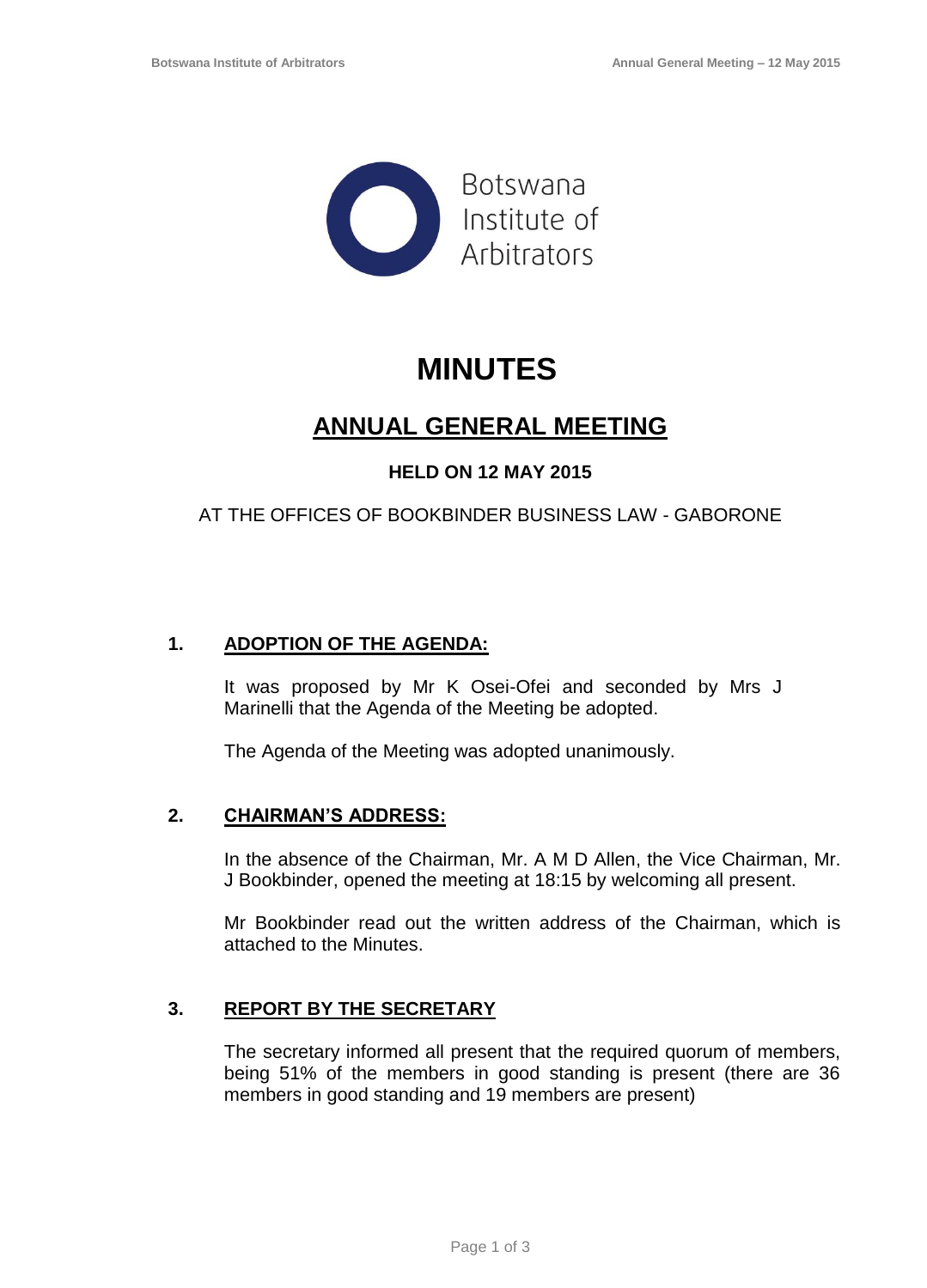The secretary reported on the membership numbers. It was noticed that it has increased from 55 in December 2012 to 64 in May 2015 due ability of the Institute to process membership applications received. There are 2 new Fellow members, 3 new Associates and 5 new ordinary Members. In the above period the Institute lost one fellow member, Mr Marumo.

The secretary reported that the Institute continued, during last two years, to interact with and answer to the queries of general public, Government and its members.

The secretary pointed out immediate actions being re-branding of the institute, development of the web site, liaising with other organizations and re-starting the evening lectures.

#### 4. **TREASURER'S REPORT**

The treasurer, Mrs. J Marinelli, presented the annual financial statement for 2014, which are attached to the Minutes.

It was proposed by Mr A Ginder and seconded by Mrs S Moss that the annual financial statements for 2014 be adopted.

The annual financial statements for 2014 were adopted unanimously.

## **5. ELECTION OF THE EXECUTIVE COMMITTEE**

AMD Allen, A Ginder, S Miglani, J Marinelli and M Bathuleng-Mookodi held themselves available for re-election.

They were all re-elected unanimously.

J Bookbinder and K Osei-Ofei did not hold themselves available le for reelection.

T Rubadiri and G Manis were elected instead.